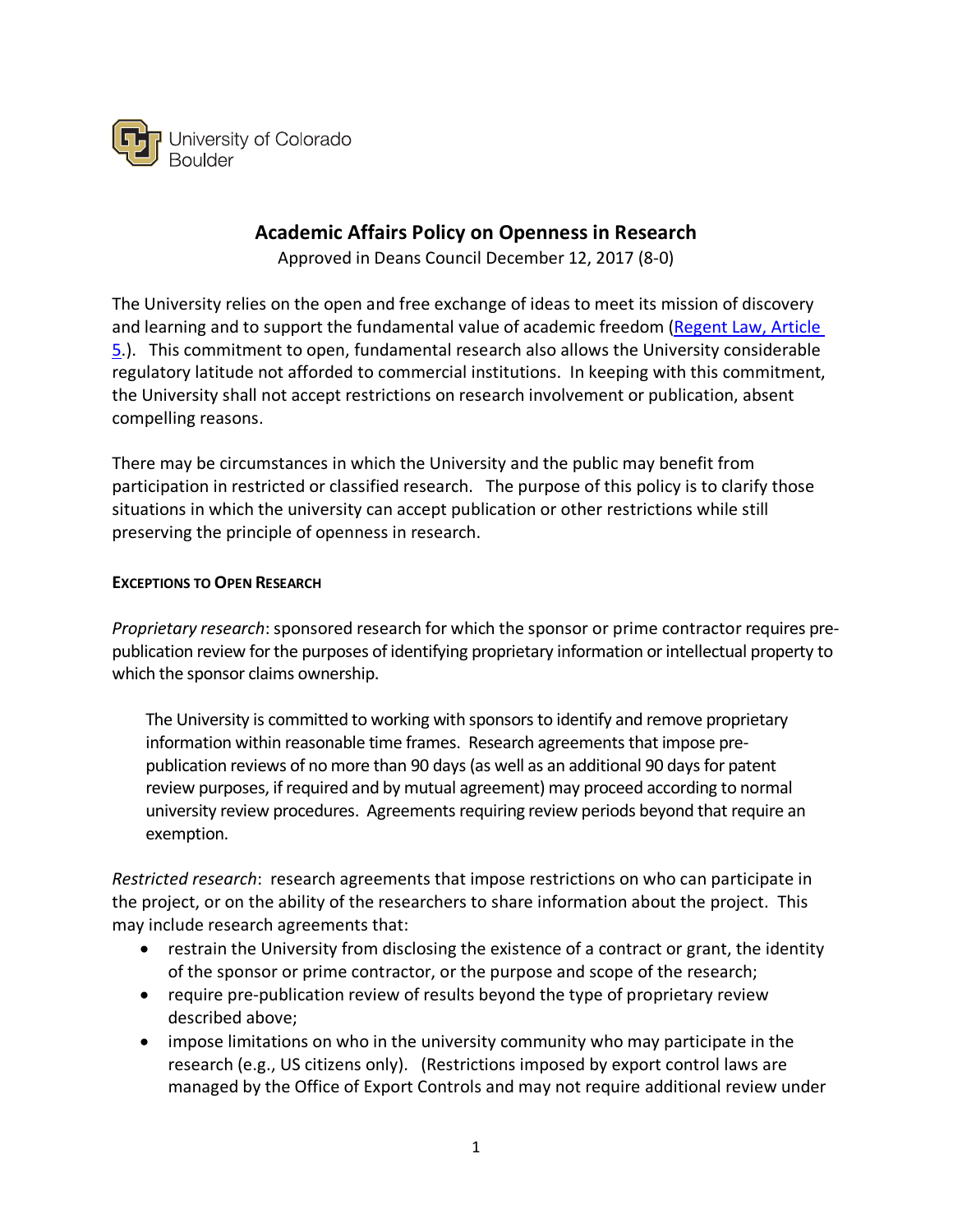# this policy.)

*Classified Research*: research that bears a security classification from the federal government, such as top secret, secret, or confidential. Classified research restricts some or all of the results, procedures, and personnel working on the project under rules established by the agency for which the research is being conducted.

## **Exclusions to this Policy**

- 1. Non-classified activities requiring university expertise for technical measurement, analysis, observation, or evaluation that does not normally lead to publishable information
- 2. Personal consulting by faculty members, in conformance with the " $1/6<sup>th</sup>$  Rule," in nonuniversity facilities. (Note that personal consulting conducted in university facilities is included in the policy.)

# **PETITION TO CONDUCT PROPRIETARY, RESTRICTED OR CLASSIFIED RESEARCH**

Prior to performing or agreeing to perform restricted research, researchers must submit a petition for review by the Faculty Committee on Restricted, Proprietary and Classified Research (https://www.colorado.edu/researchinnovation/restricted-proprietary-and-classified-research). Petitions to conduct *proprietary* or *restricted* research projects require approval by the Chancellor, or the Chancellor's delegate. Authority for the approval of petitionsto conduct *classified* research resides with the Chancellor and cannot be delegated. Approval isrequired before acceptance of the award by the university. Projects receiving continuation funds do not require either further review or action by the chancellor, or the chancellor's delegate, unless a change in the scope of the required proprietary or security arrangements occurs.

The petition shall be an open document and must contain information sufficient to justify an exemption to the general principle of openness in research. At a minimum, the information provided should address the following questions:

- What efforts have been taken to negotiate restrictions out of the agreement?
- How does the significance of the project outweigh the principles of openness in research and academic freedom?
- How does the project facilitate meeting campus, college and department goals?
- How will the project affect the academic progress of students working with the principal investigator?
- How will publication restrictions affect the career progress of faculty, especially those who are untenured, or post-docs?
- How will faculty and students be informed about security requirements and publication restrictions and the impacts these restrictions may have on their careers?
- What special security arrangements will be needed, and how will they be funded?
- What restrictions will be placed on project participants' ability to discuss their work with colleagues not involved in the project? How will these restrictions be managed?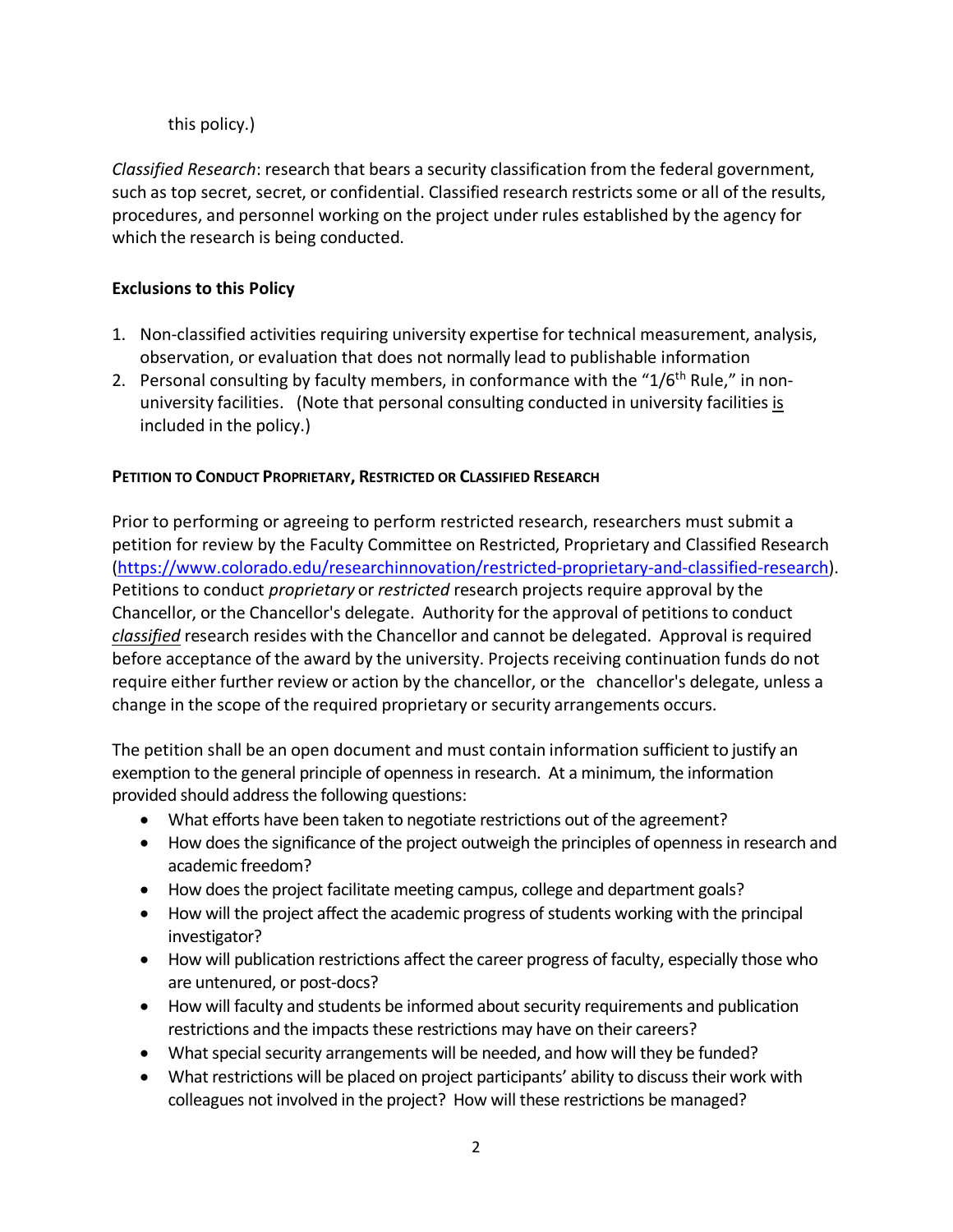### **FACULTY COMMITTEE ON RESTRICTED, PROPRIETARY AND CLASSIFIED RESEARCH (FCRPCR)**

The Faculty Committee on Restricted, Proprietary and Classified Research shall be composed of faculty members representing the broad range of scholarly disciplines on the campus, appointed by the Chancellor or her/his designee for three year, staggered terms. The committee shall conduct its deliberations and handle all material with strict confidentiality, rigorously observing national security laws and protecting proprietary information. FCRPCR procedures, forms and other material can be found at https://www.colorado.edu/researchinnovation/restrictedproprietary-and-classified-research.

#### **IMPACT ON FACULTY PERSONNEL DECISIONS**

The University will continue to base decisions concerning faculty personnel matters on contributions to teaching, research and creative work, and leadership and service. Restricted, proprietary or classified research results that may not be published in the open literature will not be considered in faculty personnel decisions until and unless the research results are released for publication. Any restrictions on publications must be addressed by the petitioner and evaluated by the FCRPCR.

#### **INVOLVEMENT OF STUDENTS**

Students must be free to pursue knowledge in an open environment. No thesis or dissertation should be based exclusively on a restricted or classified research project, nor should a thesis or dissertation include restricted or classified information.

Any petition for student involvement in restricted or classified research projects—including participation in faculty personal consulting activities—that could affect students' academic research and publications must include a contingency plan that permits the students to publish their work in due course or provides an alternative means for completing their degree work. This contingency plan must be approved by the faculty member's department head and must also be provided to the student(s).

## **USE OF UNIVERSITY FACILITIES FOR CLASSIFIED RESEARCH**

The university shall strive to maintain campus environments fully open to the university community. Classified research projects shall, therefore, preferably be conducted at off-campus locations unlessthe Chancellor verifies the necessity of on-campus university facilities for the proposed classified project.

## **SECURITY COSTS**

Allsecurity costs required for restricted and classified research shall be borne by the research sponsor. The university may provide facilities to store classified documents.